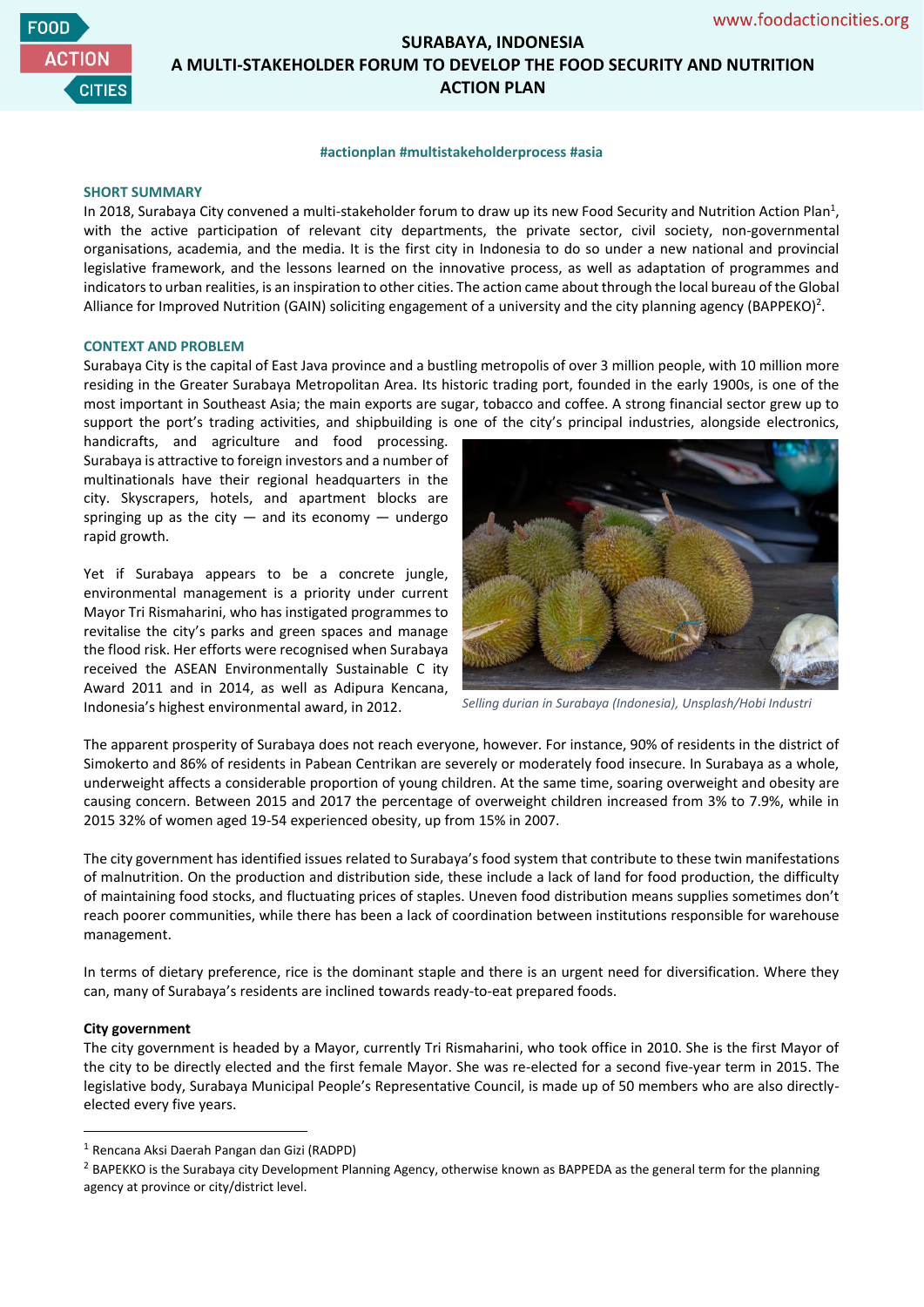

A considerable number of services have been decentralised to the city level. Amongst the city government departments are the Development Planning Agency (BAPEKKO), Department of Food Security and Agriculture, Department of Health, Department of Sanitation and Green Open Space, Department of the Living Environment Department of Education, Department of Trade, Department of Cooperative and SMEs, Department of Communication and Informatics, and others.

# **Governance of food in Surabaya**

Indonesia is committed to advancing the Sustainable Development Goals (SDGs), and has acknowledged that ensuring adequate food and nutrition, and education, will contribute to SDG2 (zero hunger), SDG 3 (good health and well-being), and SDG 12 (responsible consumption and production) in particular. Over the last half a decade, the national government has forged a strong food security and nutrition framework made up of several coordinating pieces of legislation.

Food Law No. 18/2012 made it the explicit responsibility of the state to ensure universal food security for citizens, with an emphasis on food sovereignty. This was followed in 2015 by the Government Regulation No. 17/2015 on Food and Nutrition Security, in 2017 by the Presidential Regulation No. 3/2017 on Food and Nutrition Strategic Policy, and in 2018 by the Ministry of National Development Planning Regulation No. 1/2018 on Food and Nutrition Action Plan.

Under these regulations and plans, sub-national governments — at the provincial and district or city level — are legally required to develop their own Food and Nutrition Action Plans every five years. Moreover, these plans must be devised via participatory, multi-stakeholder processes that promote integration between relevant city departments and nongovernmental activities.

The province of East Java duly passed the East Java Governor Regulation No. 126/2016 and drew up the Food and Nutrition Action Plan 2016-2019 that this regulation required.

Surabaya previously had a Food and Nutrition Action Plan that covered the period from 2013 to 2015. This plan, which was never fully implemented, was developed by an internal city government working group and consultants, and was focused largely on production and distribution rather than the various forms of malnutrition in the city.

The city also had a Food Security Council that had been created by mayoral decree in 2010, in fulfilment of a 2006 national mandate (Presidential Regulation 83/2006), made up of city officials from various departments. Its role was to develop food security policies in keeping with the policies of the provincial level Food Security Council and to encourage community participation. However, as of 2017 members no longer met nor had any active projects. This meant there was a breakdown in inter-departmental communication and cooperation over food security and nutrition. Within this context, it was high time for Surabaya to develop a new Food and Nutrition Action Plan, and to establish a governance structure to ensure its effective implementation.

# **THE ACTION**

This case study concerns the process of drawing up Surabaya's new Food and Nutrition Action Plan (2019-2021) via a multi-stakeholder forum (MSF) and the impact that the participatory, multi-sector process had on ongoing governance of food and nutrition security in the city.

First and foremost, setting up a MSF fulfilled the national level requirement for participatory multi-stakeholder planning over food security and nutrition. More than that, though, it is expected to lead to better coordination between governmental and non-governmental stakeholders in the future, and to promote integrated food and nutrition planning across multiple city government policies and plans. For example, members of the new MSF sought coordination with the Surabaya City Medium Term Development Plan 2016-2021, as well as with programmes and activities run by other city departments.

Finally, the MSF provided a platform for non-governmental stakeholders to provide technical assistance for developing interventions and indicators, thereby building local government capacity.





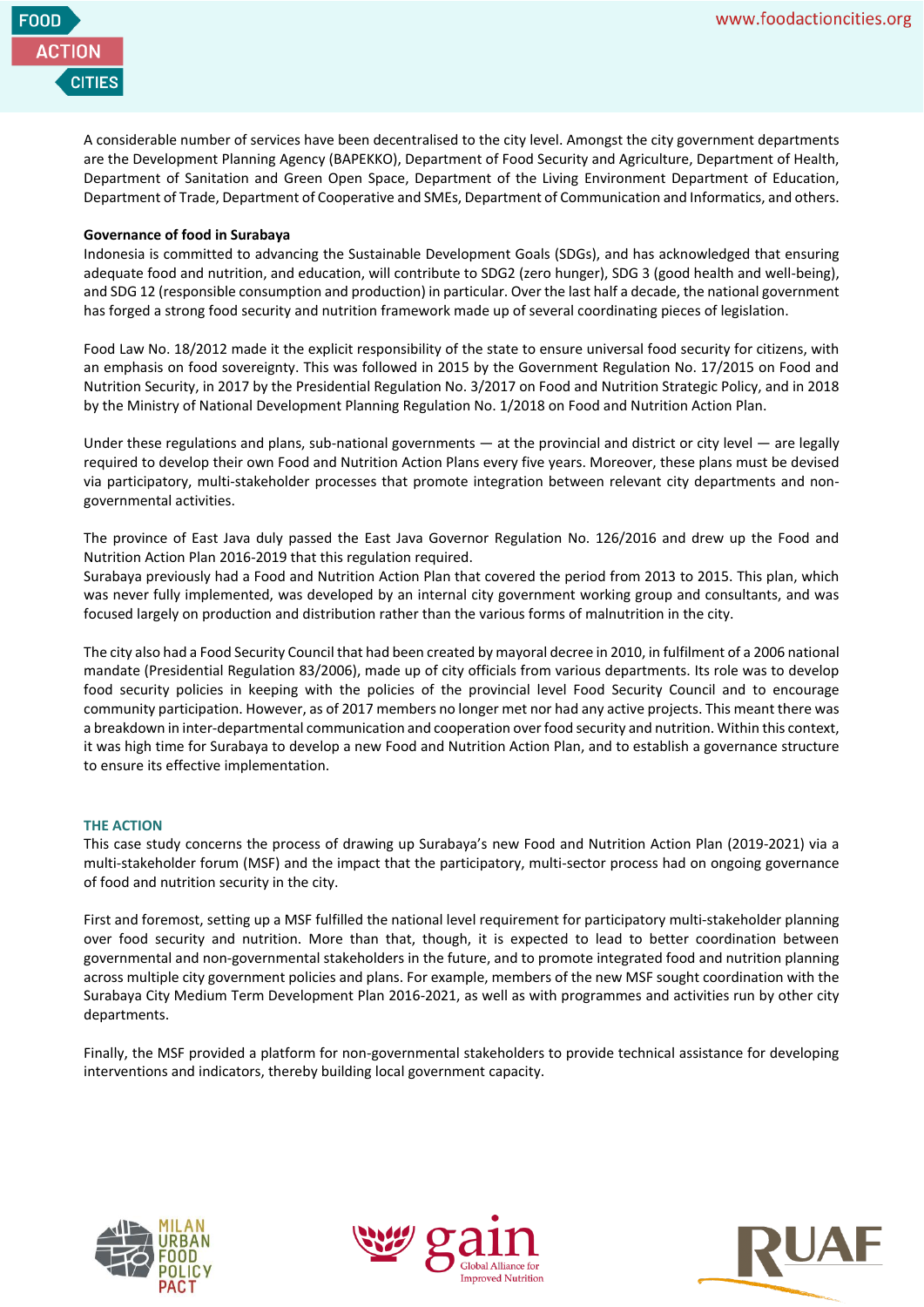

# **THE STORY OF THE MULTI-STAKEHOLDER FORUM**

### **Initiation of the food and nutrition action plan process**

In 2017 there was a lack of leadership over food and nutrition from within the city government of Surabaya. Despite the legal requirement, officials had not signalled any intention of developing a new Food Security and Nutrition Action Plan. Quite possibly no-one had even realised that the city had an obligation to do so, nor that the previous plan had quietly expired on the shelf.

GAIN has a Memorandum of Understanding with Indonesia's national Ministry of Health to improve the nutritional status of people in selected regions of East Java, including Surabaya city. Aware of the requirement for sub-national governments to develop Food and Nutrition Action Plans every five years, GAIN teamed up with Institut Teknologi Sepuluh Nopember Surabaya (ITS), the only local university with an urban planning faculty, which in turn obtained the formal engagement of BAPEKKO. ITS served as executive agency to oversee the action plan development process, which included setting up a MSF.

### **Food systems assessment and stakeholder mapping**

The first task was to conduct an assessment of Surabaya's food system. This assessment, carried out by ITS in mid-2018, described the nutrition profile and consumption pattern of the city's population and assessed the value chains of several key commodities. The assessment also looked at the current food and nutrition governance in Surabaya, mapping the relevant city departments and stakeholder organisations from outside the government — private sector (food businesses), civil society organisations, non-governmental organisations, academia, and the media. This stakeholder mapping formed the basis of invitations to join the MSF. The assessment of the current food and nutrition governance used multiple methodologies to obtain more comprehensive information about food consumption patterns and the nutritional status of the population, existing policies to regulate food production and distribution, and the gaps and challenges present in the existing food system (see figure 1). The multiple methodologies that were used included:

- Focus group discussions
- In-depth interviews
- Consumer survey
- Value chain study
- Secondary data analysis

**Figure 1: Qualitative and quantitative analysis methodology for governance of food and nutrition in Surabaya (2019-2021)**

#### **QUALITATIVE ANALYSIS Focus group discussions** In-depth interviews **Regulation review** Selection of strategic issues Identification of Identifying the programmes related to food and nutriconstraints for programme that have been implemented tion with the Surabaya city implementation and as part of the District Govcovernment mapping of service roles ernment Annual Work Plan of based on pillars of Surabaya Surabaya City 2016 - 2017, Strategic Plans, Performance city government Reports, and Mayoral Regulations **Household durvey** Secondary data Survey of wholesalers and Number of respondents = retailers Market, institutions, national 300 Number of respondents = socio-economic survey 150 **QUANTITATIVE ANALYSIS**





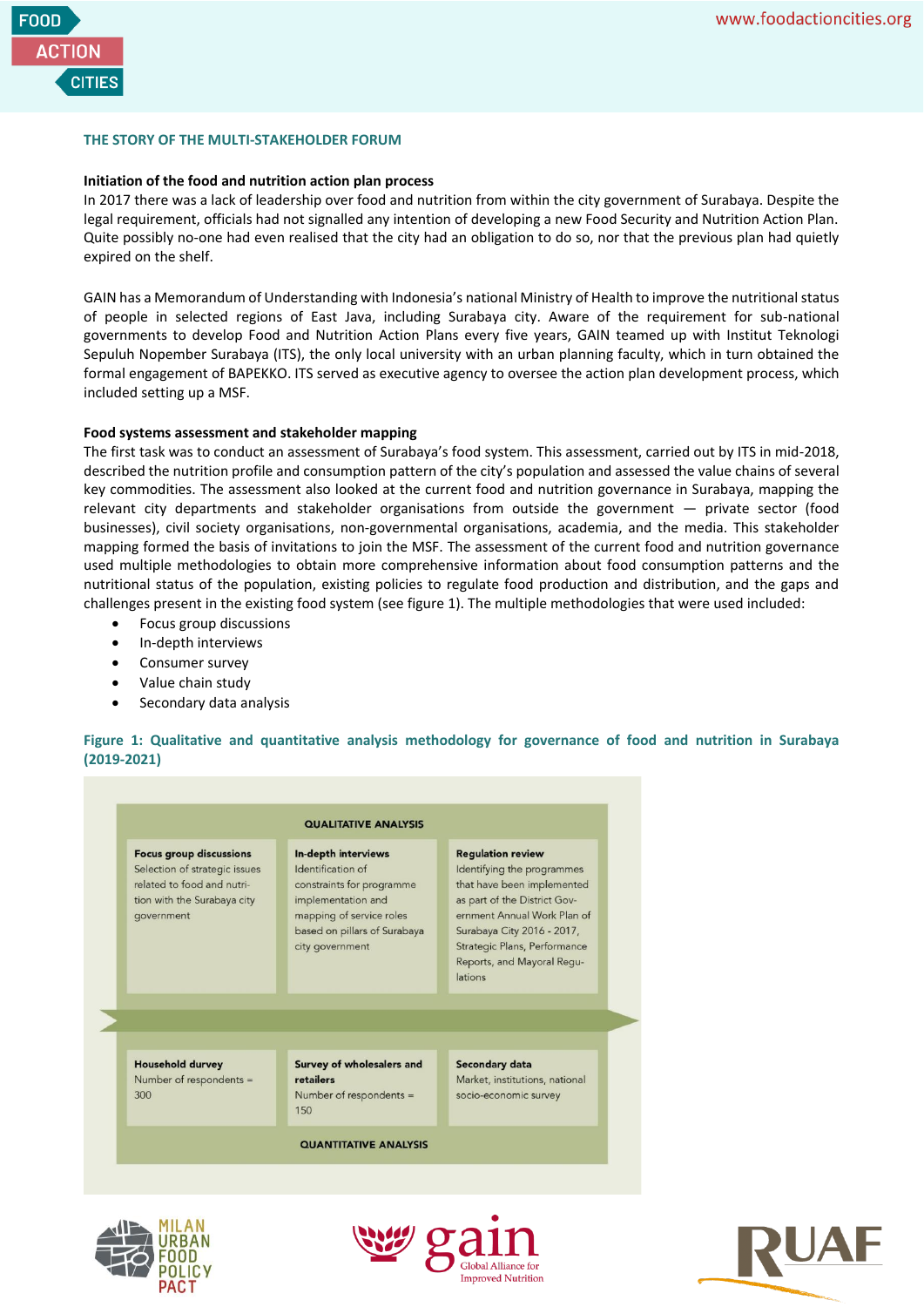

Discussions then took place to determine the working groups and to assign stakeholders to them, according to the role and responsibility of their organisation. It was agreed that three working groups would each deal with one or more of the five pillars of food and nutrition contained in the national Food and Nutrition Strategic Policy (Presidential Regulation No. 3/2017):

- Working group 1: Pillar 1 Community nutrition improvement; pillar 4 Clean and healthy life habits
- Working group 2: Pillar 2 Increasing accessibility to diverse foods; pillar 3 Quality and safety of foods
- Working group 3: Pillar 5 Co-ordination of food and nutrition development

Each working group could have only one representative from each relevant organisation or department. Where an organisation's role covered pillars that were dealt with by different working groups, however, they were asked to put forward two representatives. For example, the city health department had representatives in groups 1 and 2 (see table 1).

# **Table 1: Multi-Stakeholder Forum (MSF) in Surabaya**

| <b>Working group</b> |                                                                                    | Stakeholder                                                               |                                                                                                                                                                              |
|----------------------|------------------------------------------------------------------------------------|---------------------------------------------------------------------------|------------------------------------------------------------------------------------------------------------------------------------------------------------------------------|
|                      |                                                                                    | Government institution                                                    | <b>Non-government institution</b>                                                                                                                                            |
|                      | <b>Working group 1</b>                                                             |                                                                           |                                                                                                                                                                              |
| A                    | Pillar 1:<br>Community nutri-<br>tion improvement                                  | <b>Health Office</b>                                                      | University: Nutrition Dept. of<br>Airlangga University                                                                                                                       |
| B                    | Pillar 4:<br><b>Clean and healthy</b><br>life habits                               | Social Office                                                             | Private sector (Unilever, Indofood,<br>Otsuka)                                                                                                                               |
|                      |                                                                                    | <b>Education Office</b>                                                   | Mass Media: Jawa Pos Group, Suara<br>Surabaya                                                                                                                                |
|                      |                                                                                    | Women's Empowerment and<br><b>Child Protection Office</b>                 | NGO, community organisation: Mus-<br>limat NU, Aisyah, UNICEF, Nutrition<br>International, Healthy City Forum                                                                |
|                      |                                                                                    | Sanitation and Green Open<br>Space Office                                 | Profession association: Indonesian<br>General Practitioners Association,<br>Indonesian Midwives Association,<br>Association of Public Health<br>Graduates and Professionals, |
|                      |                                                                                    | Regionally-owned enterprises:<br>Regional Company for Drink-<br>ing Water |                                                                                                                                                                              |
|                      | <b>Working group 2</b>                                                             |                                                                           |                                                                                                                                                                              |
| C                    | Pillar 2:<br><b>Increasing</b><br>accessibility of<br>diverse food                 | Agriculture and Food Security<br>Office                                   | Drugs and Food Control Bureau                                                                                                                                                |
|                      |                                                                                    | Health Office                                                             | Academic Institutions: Public Health<br>Dept. of Airlangga University,<br>Economic Faculty of Universitas<br>Pembangunan Negeri                                              |
| D                    | Pillar 3:<br>Quality and<br>safety of foods                                        | <b>Trading Office</b>                                                     | Private sector: Indofood, etc                                                                                                                                                |
|                      |                                                                                    | Social Office                                                             | NGO, community organisation:<br>Urban Farming Community, Indonesia<br>Organic Community, UNICEF,<br>Nutrition International                                                  |
|                      |                                                                                    | Drugs and Food Control<br>Bureau                                          | Regionally owned enterprises                                                                                                                                                 |
|                      |                                                                                    | Cooperation and Small Enter-<br>prise Office                              | Profession Association: Retailer<br>Associations                                                                                                                             |
|                      |                                                                                    |                                                                           | Mass Media: Jawa Pos Group, Suara<br>Surabaya                                                                                                                                |
|                      | <b>Working group 3</b>                                                             |                                                                           |                                                                                                                                                                              |
| E                    | Pillar 5:<br>Coordination<br>of Food and<br><b>Nutrition</b><br><b>Development</b> | City Planning and Develop-<br>ment Bureau                                 | Academic institution: State<br>Administration Department of<br>Airlangga University                                                                                          |
|                      |                                                                                    | Information and Communica-<br>tion Office                                 | NGO, community organisation:<br>UNICEF, NI, Indonesia Forum for<br><b>Budgeting Transparency</b>                                                                             |
|                      |                                                                                    | Central Statistic Bureau                                                  | Indonesian Trade and Industries<br>Association (Kamar Dagang dan<br>Industri Indonesia-KADIN)                                                                                |
|                      |                                                                                    | Citizen Wealth Department                                                 | Mass media: Jawa Pos Group, Suara<br>Surabaya                                                                                                                                |





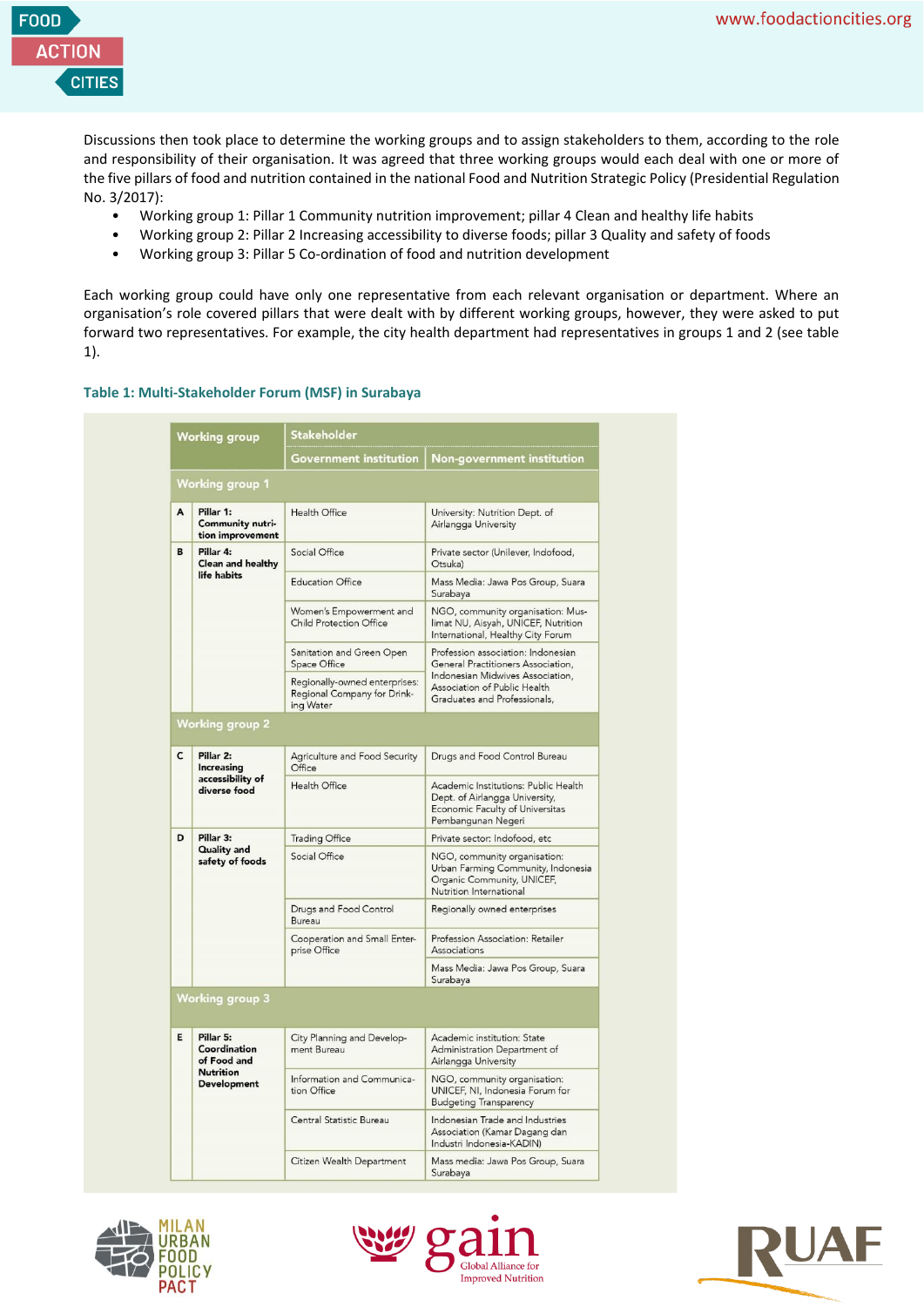

Although ITS oversaw the overall process, the urban planning faculty lacked expertise both in facilitating local government action planning and in the field of food and nutrition. GAIN therefore recommended contracting skilled facilitators to coordinate meetings, guide discussion, and to draft the action plan based on inputs from the working groups.

# **The working groups in action**

An initial kick-off meeting in August 2018 was attended by all the new MSF members. On the agenda was the roles of the working groups and their contribution to the development of the food and nutrition action plan, scheduling of the workshops, and appointment of group leaders (ideally from the most relevant local government department) who would bear responsibility for the work and the outcomes.

Next, each working group held three workshops that were to be attended by all stakeholders assigned to it. The objective of the first meeting was to identify existing city programmes (both governmental and non-governmental) that were related to the SDGs, the Medium Term Development Plan, and the Food and Nutrition Action Plan. The second meeting was to determine outputs, indicators, targets and activities to be included in the relevant section(s) of the new action plan. The third meeting was to finalise the relevant section of the action plan. WhatsApp groups were set up for each of the working groups. These were the main communication tool between the workshops.

The workshops were designed to enable open communication between stakeholders, following the focus group discussion method. The goals, programmes, targets and indicators to be included in the Food and Nutrition Action Plan were determined by building consensus between the stakeholders.

# **Addressing conceptual differences**

The workshops contributed to building shared understanding between stakeholders. They helped local government to understand what the community wants, and the community to understand what local government can do. However, they also brought to light some misunderstandings and conceptual differences, which were acknowledged and, where possible, resolved.

One such issue was community groups' confusion over the role and responsibilities of different local government departments over different aspects of the food system. Their assumptions about who ensures adequate food supplies, who deals with quality and safety, and who manages public health impacts of diets were often erroneous and were corrected during the course of discussions.

Another was the apparent lack of awareness of some local government departments over how their work impacts that of other departments. For instance, the Department of Food Security and Agriculture thought in quantitative terms about how much rice, meat and eggs is available and how many people have to be fed - but they did not consider how the handling and storage of food affects its quality, or issues like the consumer health impacts of using growth hormones in aquaculture. The MSF process contributed to changing such siloed thinking, as stakeholders could explain and share scientific studies.

A third difficulty was the difference in terminology. For example, the word 'nutrition' is used in national level regulation to refer to components of foods, whereas others (such as ITS) understood it as the nutrition status of residents. Meanwhile, the Department of Sanitation insisted that the Food and Nutrition Action Plan include indicators on water, sanitation and hygiene, which others thought did not strictly fall under the term 'nutrition'. Such split understandings had to be acknowledged and accommodated in the interests of reaching consensus.

# **Integration and tailoring to the Surabaya context**

Members of the MSF took the National (2015-2019) and Provincial (2016-2019) Food and Nutrition Action Plans, and the city Mid-term Development Plan (2016-2021) as framing documents. To facilitate synchronisation and integration, in each working group there was a dedicated contact with the city planning authority, BAPEKKO. However, the stakeholders soon found that some issues covered in the national and provincial plans had little or no relevance in Surabaya, while other local priorities did not feature in the higher-level plans. This led to debate about how much conformity was required





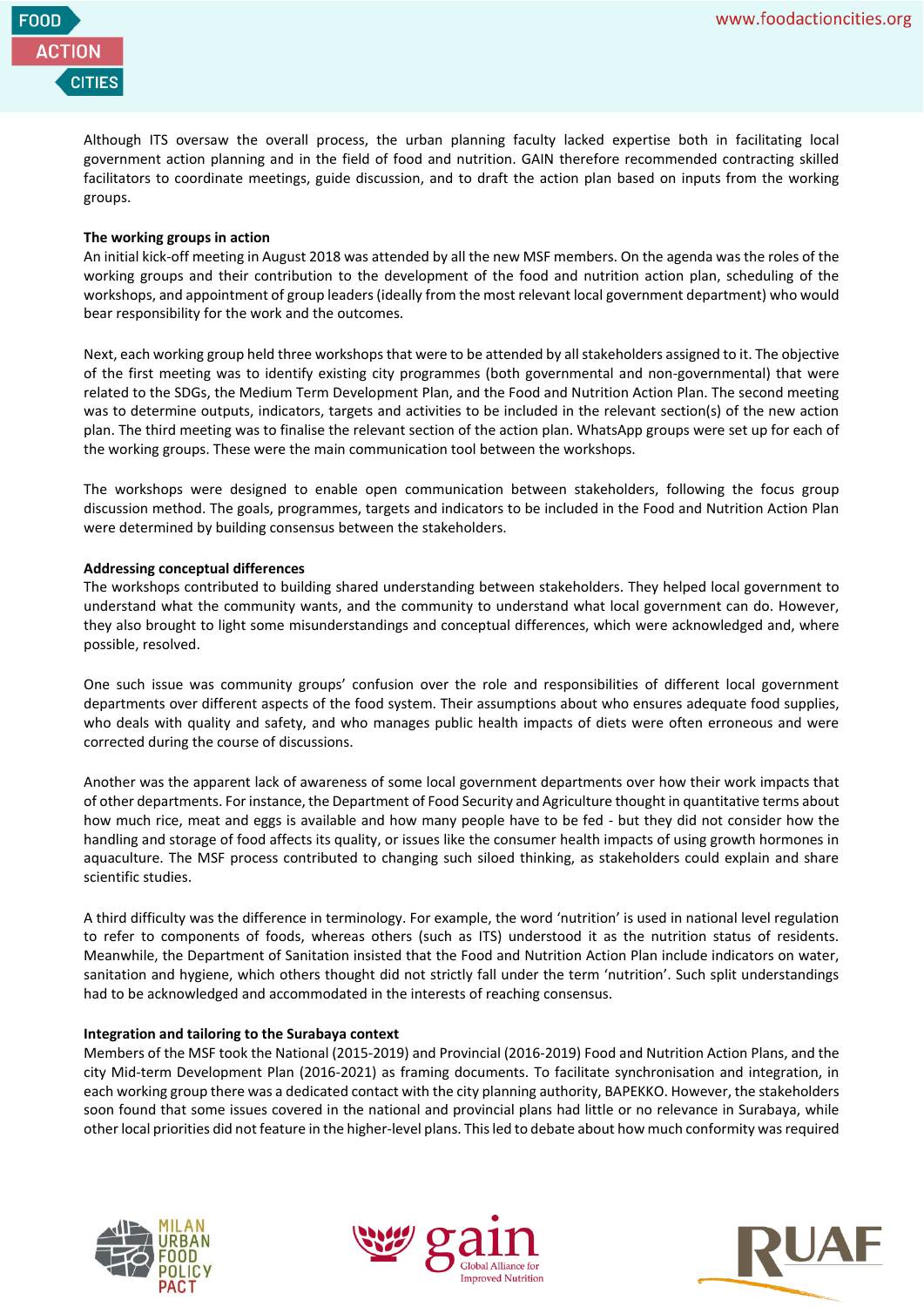

and how best to adapt the pillars, programmes, activities and indicators to Surabaya's needs - to ensure both effectiveness and Surabaya City Government funding.

One such contentious subject was the second pillar, on increasing accessibility to diverse foods. In the national Food and Nutrition Strategic Policy this pillar focuses on food production. Since there is not much productive land within Surabaya, in the Surabaya Food and Nutrition Action Plan the focus is on food distribution, and physical and economic availability to households.

Another example is the prominence given to the different forms of malnutrition. As stunting is a national priority in Indonesia, it figures large in the national plan. In Surabaya, however, obesity is a statistically greater nutrition-related problem (although there are incidents of stunting) so it had to be represented in the indicators.

In addition to the vertical integration with national and provincial plans, the Surabaya Food and Nutrition Action Plan also had to refer to, and be synchronized with, the Surabaya City Medium Term Development Plan for 2016-2021. In this way, actions on food and nutrition are incorporated into the mainstream planning trajectory, magnifying their reach and enabling stakeholders to refer to a wider framework as they build support for implementing programmes and activities. It also helps with securing budget; food and nutrition actions have been included in Surabaya's Revenue and Expenditure Budget for 2019, with even more slated for 2020.

# **Operational difficulties**

Two operational difficulties affected the smooth running of the workshops: poor attendance; and problems with acquiring the necessary data.

The workshops were scheduled well in advance in an effort to ensure all working group members would attend. WhatsApp was a useful tool for reminding stakeholders about upcoming meetings and monitoring attendance. In the event, however, attendance was far lower than anticipated. Average attendance across the three meetings for working group 1 (22 members) was 48%, while for working group 2 and 3 (23 and 26 members respectively) attendance was just 35%. Attendance was particularly poor among local government officers because they were juggling priorities, and pressing tasks, especially if requested by the Mayor, had to take precedence.

To compensate for poor attendance, the facilitators went out of their way to visit the offices of local government members who did not attend and held one-on-one meetings with them. This enabled them not only to obtain their input, but also to explain again their role and responsibility, and to identify any barriers to their attendance. As a result of these one-on-one meetings, attendance increased dramatically between the second and third workshops.

The outcome of one such meeting was particularly positive. The facilitator secured strong engagement from the Department of Food Security and Agriculture, which agreed to take on the role of workshop leader in the MSF and to be a key player in the Food Security Council henceforth. Consequently, in the third workshop the representative presented a long list of programmes to be included in the Action Plan.

Stakeholders representing local government departments were asked to bring data to the workshops that would be used to establish indicator baselines and set targets. Few did, however, mainly because the representative was not authorised to do so.

To remedy the problem, the facilitators went to the heads of departments to request the data and permission to use it. In retrospect, it would have been more efficient to invite the planning and monitoring unit of each local government department to take part in workshops from the outset, so that they could provide data directly and in a ready-to-use form.





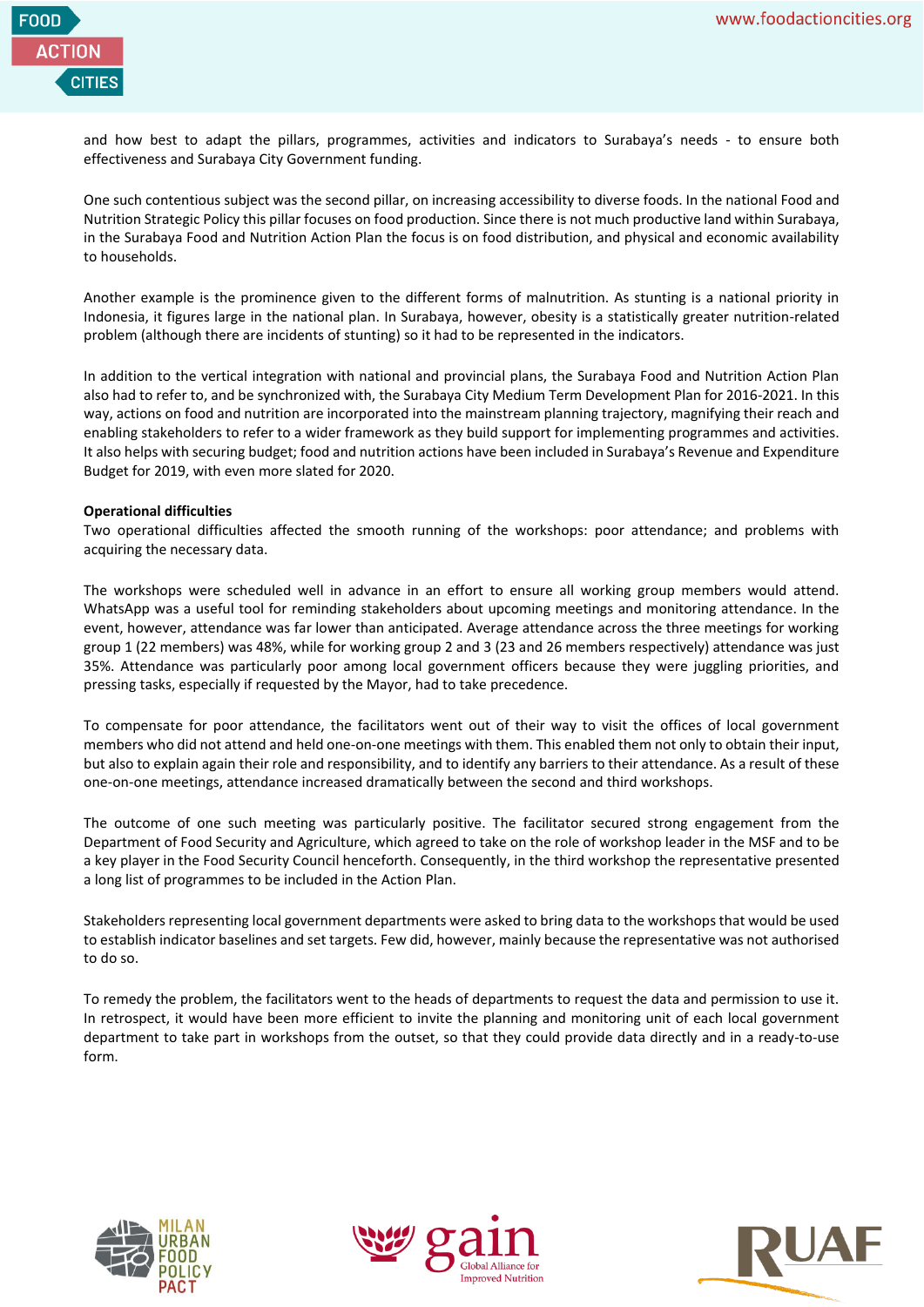

# **OUTCOME AND NEXT STEPS**

The first outcome of the MSF process is Surabaya's new Food and Nutrition Action Plan, which takes the form of a matrix for each of the five pillars covering programmes, activities, performance indicators/outputs, baseline and annual targets, and responsible stakeholders.

An open consultation on the draft Action Plan was held in November 2018, at which all MSF stakeholders gave input on how the matrix could be improved. The improvements concerned presentation rather than content. They included: adjusting the language and activities to match the programme names and activities of the relevant local government departments; updating the indicator baselines following contributions of new data; and revising the narrative to conform with language used in the regional planning document.

The drafting team at ITS then produced a final version that was sent to BAPEKKO and duly approved. At the time of writing (August 2019), the Mayoral Regulation to ratify the Food and Nutrition Action Plan is in the process of review by the city's legal team. The regulation will establish a legal basis for local government departments to implement programme activities that fall outside of the city's Mid Term Development Plan, such as the campaign to increase fruit and vegetable consumption, improvements to school canteens, and supporting small food vendors. Aside from the written document a second, but equally important, outcome is the reinforced governance of food and nutrition in Surabaya. This was the result largely of working group 3.

In general, the MSF process contributed to a new spirit of communication and coordination between government departments over food and nutrition issues, where previously they operated in silos with little discussion, thought or awareness of each other's work.

More specifically, the Food Security Council, made up of officers from local government departments, has been revitalised. A new Mayoral Decree (No. 188.45/29/436.1.2/2018) was passed to adjust its composition and roles in line with changes to the functions and competencies of National, Provincial, and Regional/City governments that were brought in in 2014. The Food Security Council's roles are to facilitate implementation, monitoring and evaluation of the Food and Nutrition Action Plan, to formulate policies that are in line with provincial food security and nutrition efforts and encourage public participation, and to ensure resilience of the city's food system.

The Food Security Council meets every three months and is chaired by BAPEKKO, with the Department of Food Security and Agriculture and the Department of Health jointly performing the secretarial function. One of the recommendations under pillar 3 of the new Food and Nutrition Action Plan, however, is to revise the 2018 Mayoral Decree to strengthen the roles and functions of the Food Security Council.

Another recommendation is to permit non-governmental actors — that is, the MSF — to be formal members of the Food Security Council. This has not yet happened, but the MSF will continue to meet every three months until the end of 2020, convened by GAIN. The MSF has an on-going role in supporting the Food Security Council by, for example, providing technical assistance on monitoring and evaluation, providing information on community needs, and giving input on draft policies related to food security. Some members are also involved in specific Food Security Council activities, such as development of an integrated food systems dashboard for the city, new market operations for staple foods, and preparation of new development planning documents for Surabaya City and its constituent sub-districts and villages.

# **KEY MESSAGES/ RECOMMENDATIONS**

Although development of a Food and Nutrition Action Plan is a requirement for sub-national governments in Indonesia, Surabaya City is the first city government to have done so. As such, Surabaya has become an example for other Indonesian cities and the head of BAPEKKO was invited to a national forum in May 2019 to share the city's experiences of how to adapt the national plan from rural areas to cities.